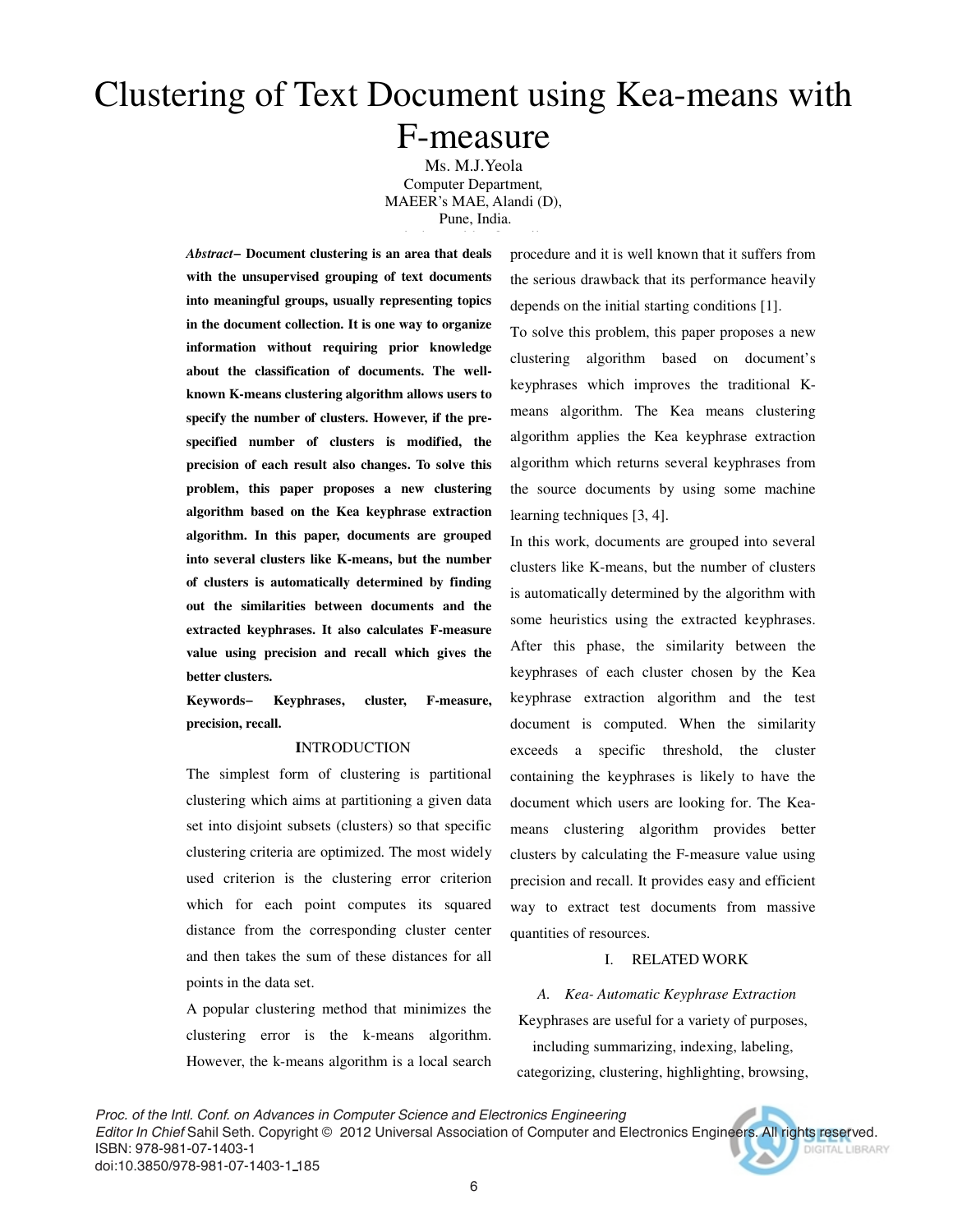and searching. The task of automatic keyphrase extraction is to select keyphrases from within the text of a given document. Automatic keyphrase extraction makes it feasible to generate keyphrases for the huge number of documents that do not have manually assigned

keyphrases.



Fig 1 The training and extraction processes

*Kea* is a Java-based keyphrase extraction algorithm that generates candidate phrases from a document and selects keyphrases from them by using TF-IDF and naive Bayes classifier [8]. Kea's extraction algorithm has two stages, training and extraction. The training stage uses a set of training documents for which known keyphrases are provided. For each training document, candidate phrases are identified and their feature values are calculated. Each phrase is then marked as a keyphrase or a non-keyphrase, using the actual keyphrases for that document. In the extraction phase, the algorithm chooses keyphrases from a new document using the above model. To select keyphrases from a new document, Kea determines candidate phrases and TF-IDF value for every keyphrase, and then applies the model built during training. The model determines the overall probability that each candidate is a keyphrase, and then a postprocessing operation selects the best set of keyphrases. This process of Kea is shown in Fig. 1[3]. Both stages choose a set of candidate phrases from their input documents, and calculate the values of certain attributes for each candidate.

#### *B. K-Means Clustering*

The K-means clustering algorithm is one of the simplest clustering algorithms in which the number of clusters to be grouped is fixed by the user. The algorithm proceeds by randomly defining *k* centroids and assigning a document to the cluster that has the nearest centroid to the document. In general, obtaining the nearest centroid for a given document and re-calculating new centroids use the cosine measure or the Euclidean distance measure. In K-Means clustering algorithm values of *k is given and k-means*  algorithm is implemented in 4 steps:

- 1. Partition objects into *k* nonempty subsets.
- 2. Compute seed points as the centroids of the clusters of the current partition. The centroid is the center (mean point) of the cluster.
- 3. Assign each object to the cluster with the nearest seed point. Go back to Step 2, stop when no more new assignment.
	- II. KEA-MEANS WITH F-MEASURE

The Improved Kea-means clustering algorithm is our proposed new clustering method that improves the K-means algorithm by combining it with the Kea keyphrase extraction algorithm. The Improved Kea-means clustering attempts to solve the main drawback of K-means i.e. the number of total clusters is to be prespecified in advance. In Improved Kea-means algorithm, documents are clustered into several groups like K-means, but the number of clusters is determined automatically by the algorithm using the extracted keyphrases [9]. The system architecture of the Improved Kea-means clustering is shown in Fig. 2.



Fig 2 Kea-means clustering system architecture

**SEEK** 

AL LIBRARY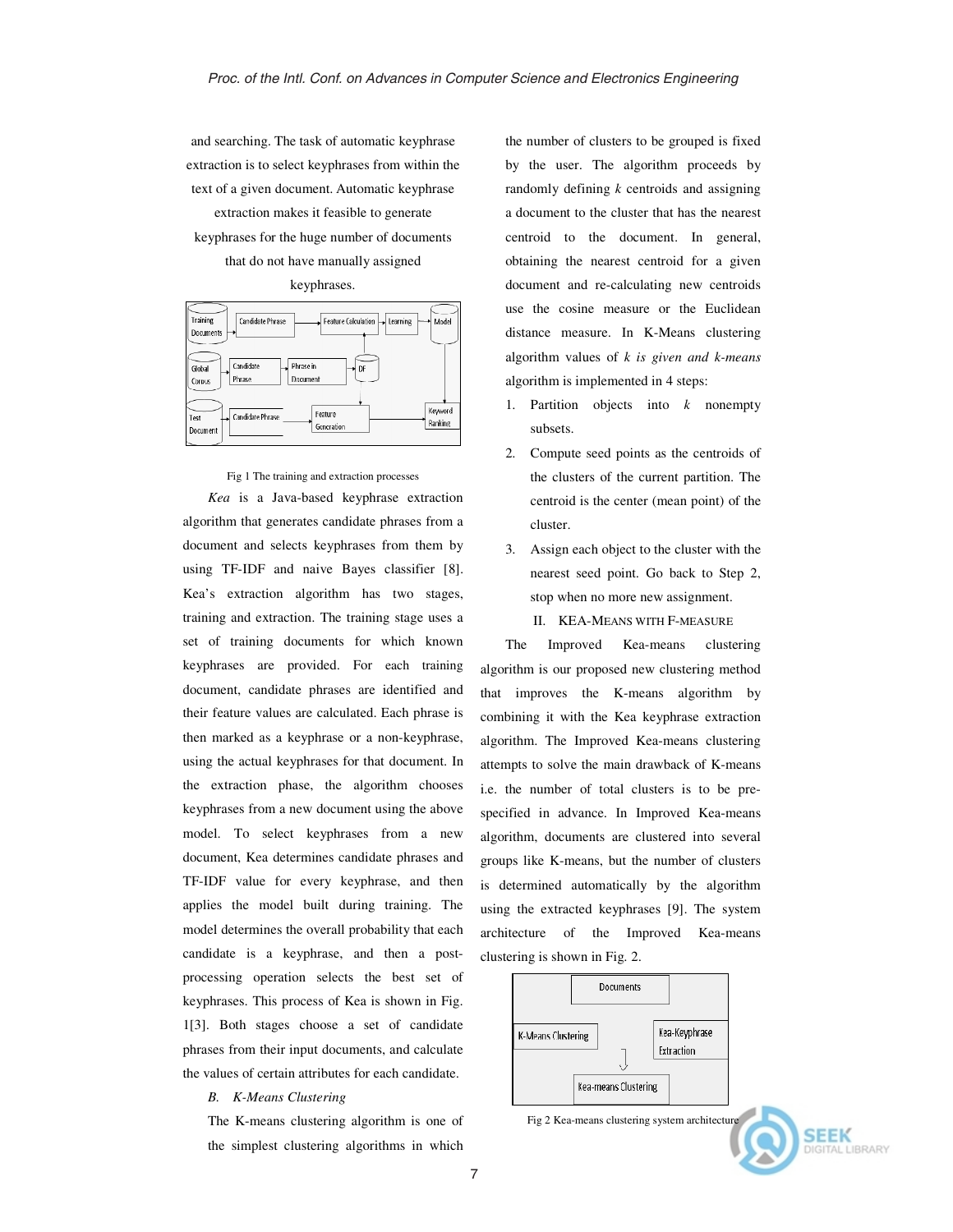The main idea of Improved Kea-means is the following: Initially, the number of clusters *k* is set to 2. As in K-means, *k* clusters are formed by generating *k* centroids, and the similarities between centroids and documents are measured, and a document is assigned to the cluster that has the nearest centroid. Then, the Kea algorithm is applied to each document that is nearest to the corresponding centroid to extract keyphrases. These keyphrases are used to assign weights to other phrases. Now, the distance between the weighted documents and centroids are measured, and if the measured values do not reach to the threshold value, the value of *k* is increased by 1. This process is repeated until the measured distance exceeds the threshold value. This process is repeated for no of runs specified.





At this point, highest F-measure value determines the number of clusters *k* which gives the better clusters and the K-means algorithm is now used for actual clustering. This process of the Improved Kea-means clustering is shown in Fig. 3.

The main characteristics of the Improved Kea-means clustering algorithm can be summarized in two ways. First, compared with previous clustering algorithms in which the task of clustering is done without knowing the semantic nature of each cluster, the Kea-means clustering recognizes this semantic nature of clusters by using the keyphrases extracted from the documents in the cluster. Second, the traditional K-means must specify the number of

clusters *k* in advance by the user, which results in the change of clustering results as the value of *k*  changes. Improved Kea-means solves this problem by automatically determining this number. Improved Kea-means clustering algorithm uses Cosine measure and the Euclidean distance measure to calculate feature values, simultaneously. Hence, the similarity of two documents is computed by the following expression:

$$
\text{Sim}(d1, d2) = \frac{\text{cosine}(d1, d2)}{\text{euclidean}(d1, d2)} \dots \text{Eq. 1}
$$

 Also it calculates F-measure using precision and recall which gives better clusters. Precision and recall is calculated using following expression:

$$
Recall(i,j) = C_{ij}/C_i
$$
  
Recall and if

**Precision(i, j)**  $\mathbf{C}_{ij}/\mathbf{C}_{j}$  ......Eq. 2

And F-measure is calculated using following expression:

$$
F(i, j) = \frac{2*Recall(tj)*Preclston(tj)}{Preclston(ti) + Recall(ti)} \quad \text{..}Eq.3
$$

Where  $C_{ij}$  is the number of members of topic i in cluster j*,* C*j is* the number of members of cluster j and C*i is* the number of members of topic i

#### III. EXPERIMENTS

Experiments are performed to compare the Improved Kea-means clustering algorithm with the K-means clustering algorithm. Documents are collected from standard datasets viz. Reuters and Newsgroup20, and the clustering algorithms are executed for this collection 20 times. In each test, *k* centroids are randomly selected from the document space, and the classification accuracy is measured by assigning documents to the correct cluster. The results of Reuter dataset (Fig. 4) and Newsgroup20 (Fig.5) are as shown below.